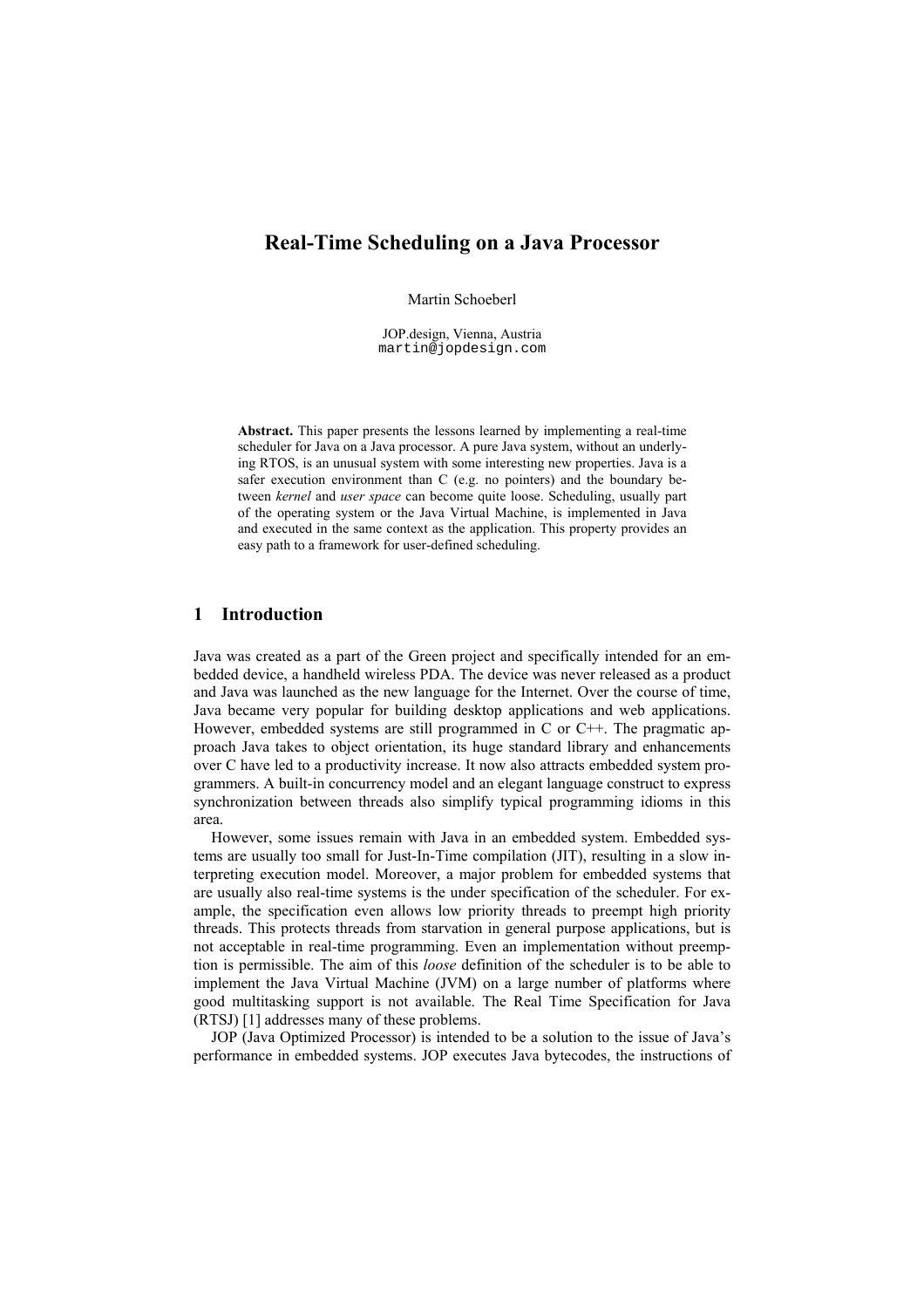the JVM, in hardware resulting in the efficient execution of Java programs without JIT compilation. It is a tiny processor core, implemented in a Field Programmable Gate Array (FPGA), with architectural features to support real-time systems.

This paper comprises the following elements: Section 2 gives a short overview of JOP that was used as the platform for this work. After the Real-Time Specification for Java is introduced, a subset of this specification for high-integrity real-time systems is defined in Section 3. The results of implementing this specification with JOP are described in Section 4. Drawing general conclusions from this work on scheduling in a Java system leads to a framework for user defined schedulers. Section 5 describes this framework and how to use it. Section 6 sets this paper in context of related work and is followed by a conclusion.

# 2 A Java Optimized Processor

The Java Optimized Processor (JOP) is the main target for the real-time system described. A detailed description of the architecture can be found at [2]. The processor implements the JVM in hardware. It is intended for embedded real-time systems. JOP has been designed to fit the following constraints:

- Each aspect of the architecture has to be time predictable for Worst Case Execution Time (WCET) analysis and the predictable execution of real-time tasks. Low worst-case execution time is more important than average execution speed.
- The processor has to be small enough to fit into a low cost FPGA device, in order to compete with traditional microcontrollers.

A Java program is compiled to a platform independent representation: a class file containing instructions of the JVM, called bytecodes. These bytecodes are mapped by hardware to JOP microcode instructions. As the JVM instructions set is stack oriented. JOP is implemented as a stack machine. The full-pipelined architecture executes every microcode instruction in a single cycle.

Interrupts are implemented as special bytecodes. These bytecodes are inserted by the hardware in the Java instruction stream. This special bytecode result in a call of a JVM internal method in the context of the interrupted thread. This mechanism implicitly stores almost the complete context of the current active thread on the stack.

The target technology for JOP is an FPGA. With the flexibility of an FPGA, the resource usage and performance of JOP is highly configurable so that it can fit different applications. A typical configuration of JOP uses about 30% of the resources of a low cost FPGA such as Altera's EP1C6 [3]. The remaining resources can be used for application specific peripherals and result in an overall reduction of chip count and board space.

JOP is a pure Java processor, which means it is not necessary to implement native functions in C. All JVM related functions, such as scheduling, are coded in Java. The JVM is self-contained and does not need an operating system. Even a device driver or a network stack is implemented in pure Java.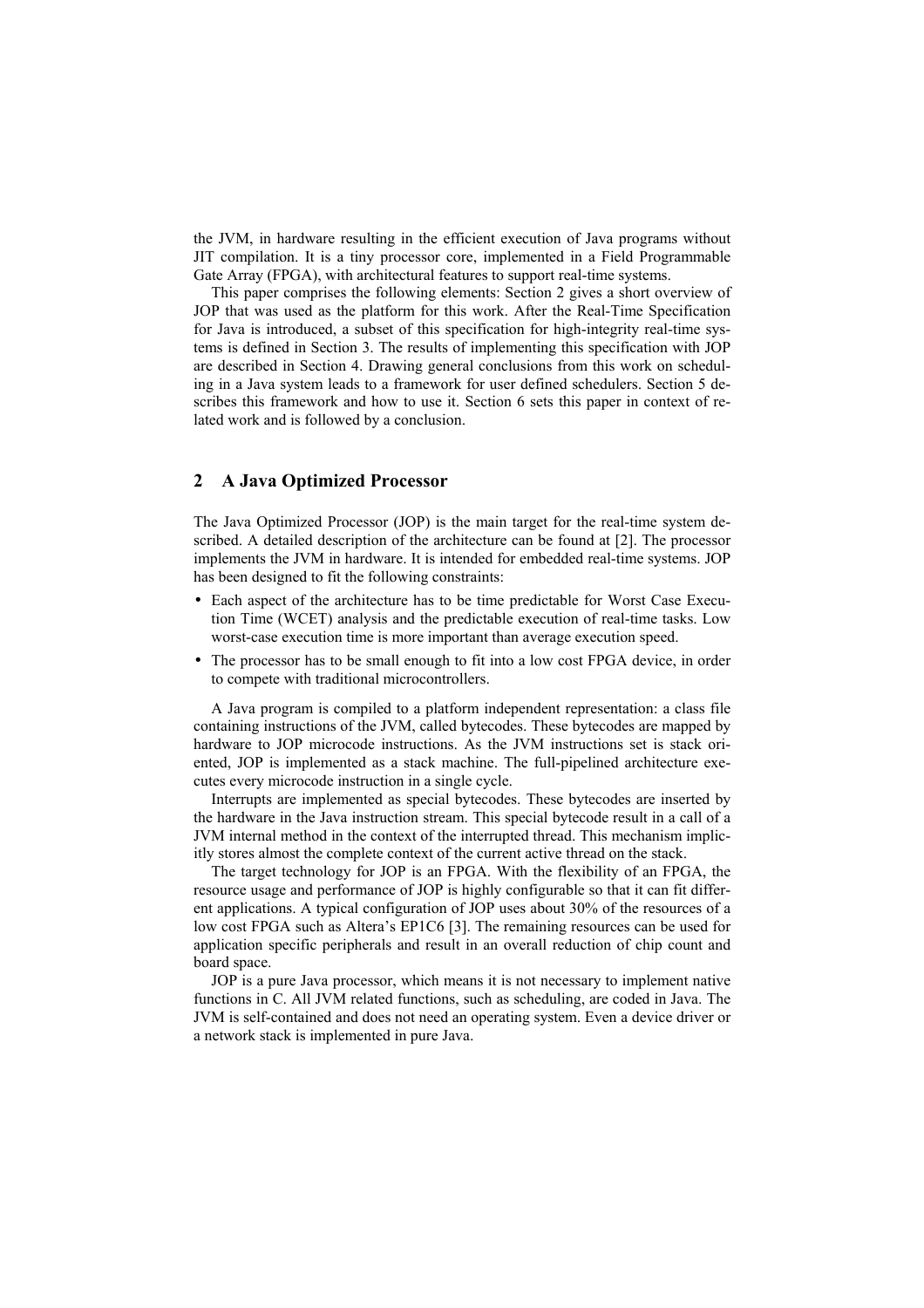The implemented JVM is intended to be compatible with the JVM defined in Sun's CLDC (Connection Limited Device Configuration) 1.0 [4]. The library defined in the CLDC is intended for applications in mobile phones. However, traditional embedded systems require a different functionality. Therefore, a different library, coded with conservative memory allocation and thus compatible with the real-time system is provided. For instance, a small TCP/IP stack with its own buffer pooling provides predictable execution time. The predictability is of course at the driver level, not at the transport level.

The processor is fully functioning and used in several real-world applications with different real-time properties. Balfour Beatty Austria has developed a Kippfahrleitung [5] to speed up the loading and unloading of goods wagons. JOP is used to control several asynchronous motors to tilt the contact wire up on a line as long as one kilometer. Synchronizing these machines, so that they tilt smoothly, imposes hard realtime constraints on the embedded systems. Another application of JOP is in a communication device with soft real-time properties - Austrian Railways' new security system for single-track lines. Each locomotive is equipped with a GPS receiver and a communication device (that is built with JOP). The position of the train, differential correction data for GPS and commands are exchanged with a server in the central station over a GPRS virtual private network.

#### $3<sup>1</sup>$ **Java for Embedded Real-Time Systems**

The Real-Time Specification for Java (RTSJ) was defined to extend the Java language specification and add predictability. The RTSJ defines new thread classes with a priority based, preemptive scheduler with at least 28 distinct priority levels and FIFO within priorities. To avoid priority inversion, priority inheritance protocol is the mandatory default protocol. Priority ceiling emulation can be used on request for objects to be synchronized.

To avoid the unpredictability of the garbage collector, the RTSJ has introduced new memory models, such as immortal memory and scoped memory. This memory can be used by threads that will not be interrupted by the garbage collector. A new memory area for raw memory access has been introduced to communicate with memory-mapped devices.

Any implementation of the RTSJ must provide the defined priority scheduler and may provide additional schedulers with different policies. User-level schedulers are not part of the RTSJ. An implementation therefore cannot define RTSJ conformant standard classes to provide user-level schedulers.

The real-time system under discussion was inspired by a restricted versions of the RTSJ described in [6] and [7]. It is intended for high-integrity real-time applications and as a test case to evaluate the architecture of JOP as a Java processor for real-time systems. Concurrency is expressed in two types of schedulable objects:

Periodic activities are represented by threads that execute in an infinite loop calling waitForNextPeriod() to be rescheduled at predefined time intervals.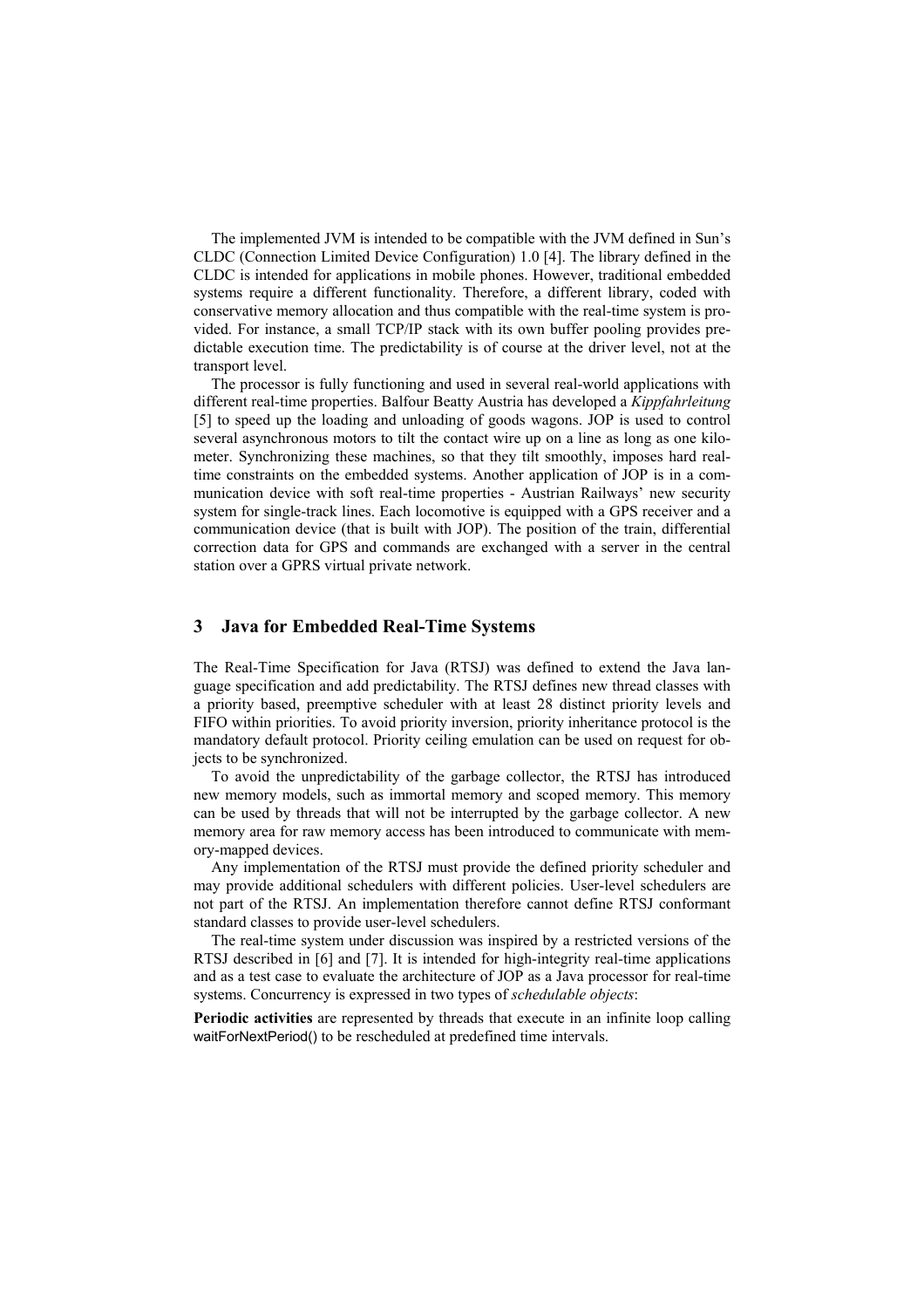Asynchronous sporadic activities are represented by event handlers. Each event handler is, in fact, a thread which is released by an hardware interrupt or a software generated event (invocation of fire()). Minimum interarrival time has to be specified at the creation of the event handler.

All hardware interrupts are represented by a thread under the control of the scheduler. With this solution, a priority is assigned to the device drivers and the execution time can be incorporated in the schedulability analysis with normal tasks. This solution also avoids problems with preemption latency provoked by device drivers. One example of this problem is the *caps-lock* issue in Linux [8]: A device driver performs a spinlock wait for keyboard acknowledgement and produces preemption latency up to 9166 us. With the proposed concept of hardware interrupts under scheduler control, a lower assigned priority to such a device driver avoids preemption delays of *more important* real-time threads and events.

The application is divided in two different phases: *initialization* and *mission*. All non time-critical initialization, global object allocations, thread creation and startup are performed in the initialization phase. All classes need to be loaded and initialized in this phase. The mission phase starts after the invocation of startMission(). The number of threads is fixed and the assigned priorities remain unchanged.

The scheduler is a preemptive, priority-based scheduler with unlimited priority levels and a unique priority value for each schedulable object. The design decision to use unique priority levels, instead of FIFO within priorities, is based on following factors: two common ways to assign priorities are rate monotonic and, in a more general form, deadline monotonic assignment. When two tasks are given the same priority, we can choose one of them and assign a higher priority to that task and the task set will still be schedulable. This results in a strictly monotonic priority order, removing the need to deal with FIFO order. This eliminates queues for each priority level and results in a single, priority-ordered task list with unlimited priority levels.

Synchronized blocks are executed with priority ceiling emulation protocol. Top priority is assumed for an object used for synchronization for which the priority is not set. This avoids priority inversions on objects that are not accessible from the application (e.g. objects inside a library).

The profile does not support a garbage collector. All memory should be allocated at the initialization phase. Without a garbage collector, the heap implicitly becomes immortal memory (as defined by the RTSJ). For objects created during the mission phase, a scoped memory is provided. Each scoped memory area is assigned to one RtThread. A scoped memory area cannot be shared between threads. No references are allowed from the heap to scoped memory. Scoped memory is explicitly entered and left using calls from the application logic. Memory areas are cleared both on creation and when leaving the scope (call of exitMemory)), leading to a memory area with constant allocation time, as opposed to memory with linear allocation time (as the memory type LTMemory in the RTSJ) [9].

To verify that this specification is expressive enough for high-integrity real-time applications, Ravenscar-Java (RJ) [7], with the additional necessary RTSJ classes, has been implemented on top of it. However, RJ inherits some of the complexity of the RTSJ. Therefore, the implementation of RJ has a larger memory and runtime overhead than this simple specification.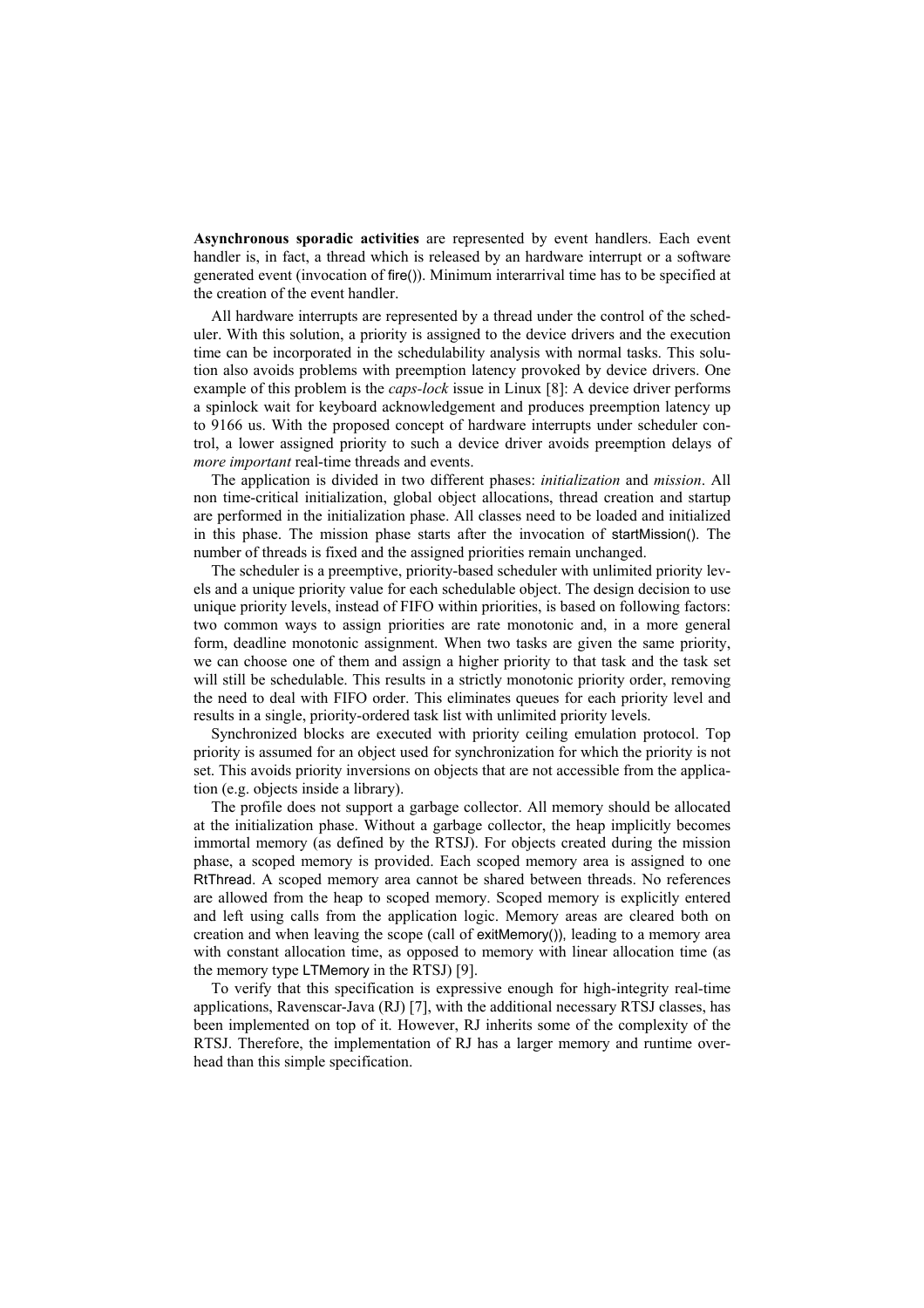```
public class RtThread {
      public RtThread(int priority, int period)
      public Rtin ead(int priority, int period, int offset)<br>public Rtinread(int priority, int period, int offset)<br>public Rtinread(int priority, int period, Memory mem)<br>public Rtinread(int priority, int period, int offset, Me
      public void enterMemory()<br>public void exitMemory()
      public void run()
      public boolean waitForNextPeriod()
      public static void startMission()
ι
public class HwEvent extends RtThread {
      public HwEvent(int priority, int minTime, int number)<br>public HwEvent(int priority, int minTime, Memory mem, int number)
      public void handle()
\mathcal{L}public class SwEvent extends RtThread {
      public SwEvent(int priority, int minTime)<br>public SwEvent(int priority, int minTime, Memory mem)
      public final void fire()<br>public void handle()
\mathcal{L}
```
Fig. 1. Schedulable objects

#### **Implementation Results**  $\overline{\mathbf{4}}$

The initial idea was to implement scheduling and dispatching in microcode. However, many Java bytecodes have a one to one mapping to a microcode instruction, resulting in a single cycle execution. The performance gain of an algorithm coded in microcode is therefore negligible. As a result, almost all of the scheduling is implemented in Java. Only a small part of the dispatcher, a memory copy, is implemented in microcode and exposed with a special bytecode.

Experimental results of basic scheduling benchmarks, such as periodic thread jitter, context switch time for threads and asynchronous events, can be found in [10]. In this paper, the implementation of this specification on JOP is compared with the reference implementation of the RTSJ on TimeSys RT-Linux.

#### 4.1 Support for the JVM

To implement system functions, such as scheduling, in Java, access to JVM and processor internal data structures have to be available. However, Java does not allow memory access or access to hardware devices. In JOP, this access is provided by way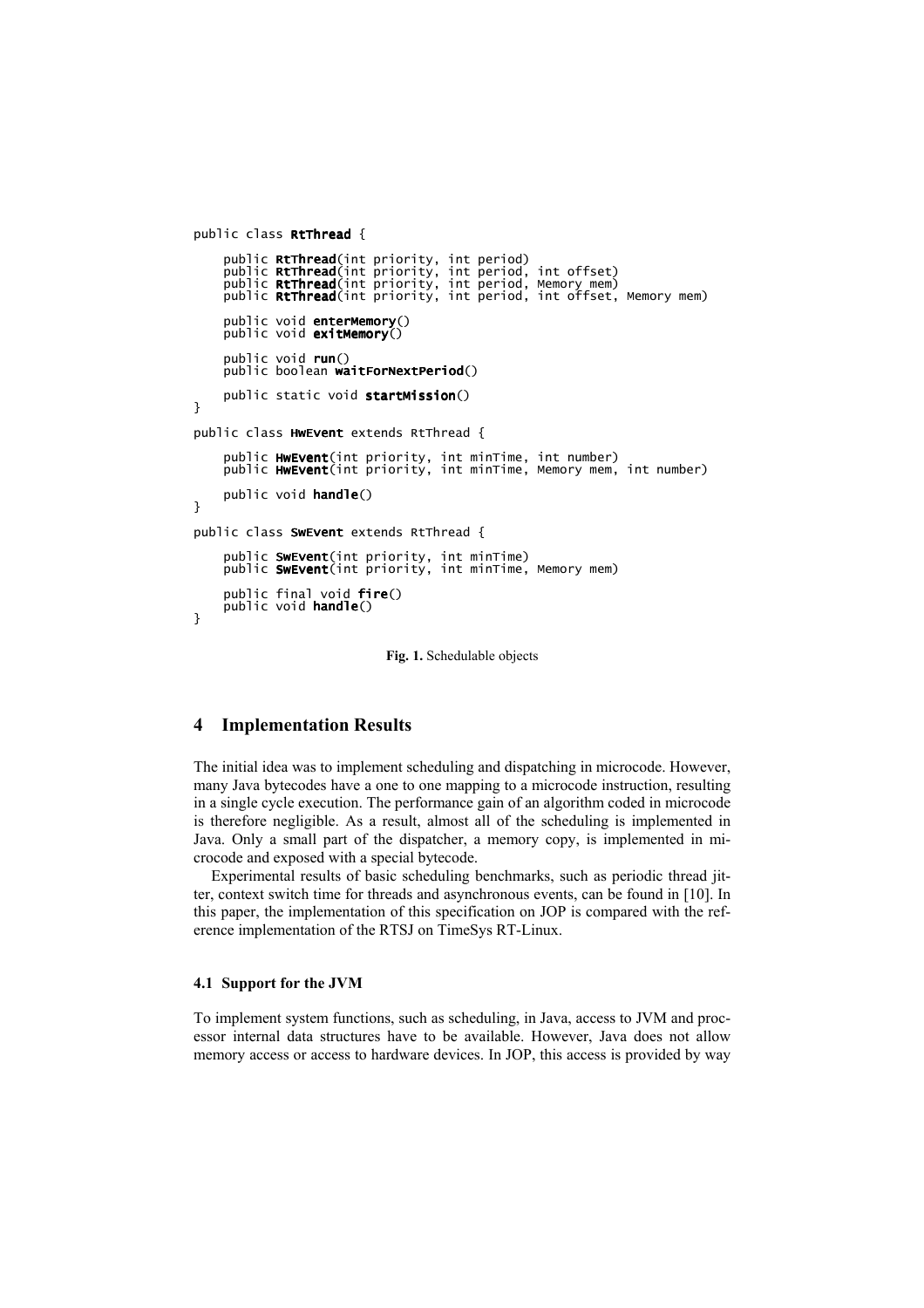of additional bytecodes. In the Java environment, these bytecodes are represented as static native methods. The compiled call instruction for these methods (invokestatic) is replaced by these additional bytecodes in the class file. This solution provides a very efficient way to incorporate low-level functions into a pure Java system. The translation can be performed during class loading to avoid non-standard class files.

# **4.2 Context Switch**

The time for a context switch depends on the size of the state of the task. For a stack machine it is not very obvious what belongs to the state of a task. If the stack resides in main memory, only a few registers (e.g. program counter and stack pointer) need to be saved and restored. However, the stack is a frequently accessed memory region of the JVM. The stack can be seen as a data cache and should be placed *near* the execution unit (in this case, *near* means on the chip and not in external memory). This means that the stack is part of the execution context and has to be saved and restored on a context switch

In JOP, the stack is placed in local (on chip) FPGA memory with single cycle access time. With this configuration, the next question is how much of the stack to place there. Either the complete stack of a thread or only the stack frame of the current method can reside locally. If the complete stack of a thread is stored in local memory, the invocation of methods and returns are fast, but the context is large. For fast context switches, it is preferable to have only a short stack in local memory. This results in less data being transferred to and from main memory, but more memory transfers on method call and return. The local stack can be further divided into small pieces, each holding only one stack frame of one thread. During the context switch, only the stack pointer needs to be saved and restored. The outcome of this is a very fast context switch, although the size of the local memory limits the maximum number of threads.

Since JOP is a soft-core processor, these different solutions can be configured for different application requirements. It is even possible to mix of these policies: some stack slots can be assigned to *important* threads, while the remaining threads share one slot. This stack slot only needs to be exchanged with the main memory when switching to a less *important* thread.

### 4.3 JopVM

To simplify debugging a small tool was developed. A simulator of JOP, now called JopVM, was implemented in C. It is compatible with JOP and only needs minimum support from the underlying hardware. JopVM is an interpreting JVM and simulates exact timer interrupts with a high-resolution counter, such as the Pentium time stamp counter.

The Java application being tested can be preverified and linked with JopVM, resulting in a single executable. Although this is a low performing solution for real-time Java, it is time predictable and does not require an operating system. It can be used on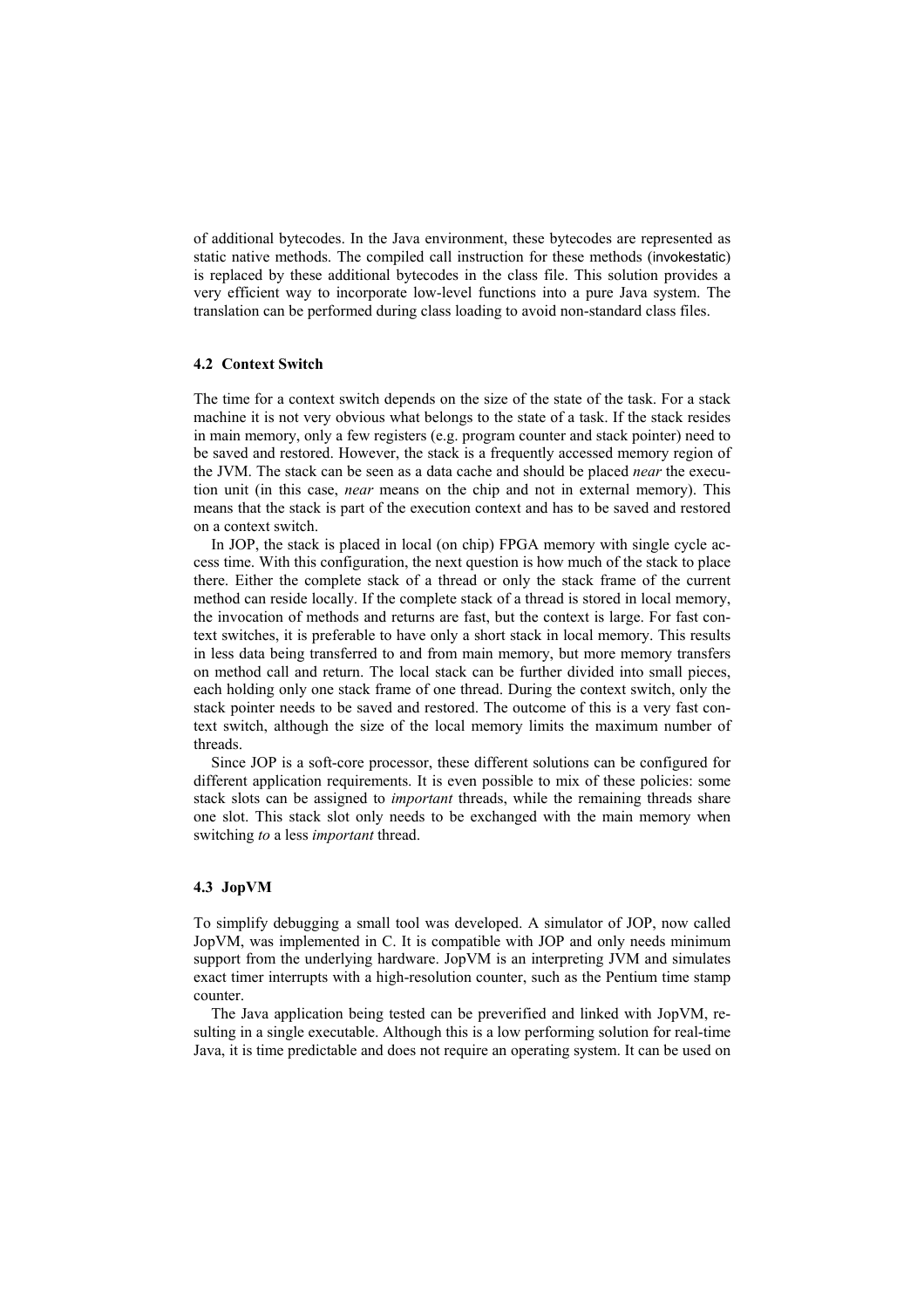any platform where a C compiler, with 32-bit integer support, is available to experiment with the user-defined scheduler framework described in the next section.

#### **User-Defined Scheduler** 5

This novel approach implementing a real-time scheduler in Java opens up new possibilities. An obvious next step is to extend this system to provide a framework for user-defined scheduling in Java. New applications, such as multimedia streaming, result in *soft* real-time systems that need a more flexible scheduler than the traditional fixed priority based ones. This work provides a simple to use framework to evaluate new scheduling concepts for these applications in real-time Java.

The following section analyzes which events are exposed to the scheduler and which functions from the JVM need to be available in the user space. It is followed by the definition of the framework and examples of how to implement a scheduler using this framework.

## **5.1 Schedule Events**

The most important element of the user-defined scheduler is to define which events result in the scheduling of a new task. When such an event occurs, the user-defined scheduler is invoked. It can update its task list and decide which task is dispatched.

Timer interrupt: For timed scheduling decisions, a programmable timer generates exact timed interrupts. The time interval for the next interrupt is controlled by the scheduler.

HW interrupt: Each hardware-generated interrupt can be associated with an asynchronous event. This allows the execution of a device driver under the control of the scheduler. Latencies of the device driver can be controlled by assigning the right priority in a priority scheduler.

Monitor: To allow different implementations of priority inversion protocols, hooks for monitorenter and monitorexit are provided.

**Thread block:** Each thread can cease execution via a call of the scheduler. This function is used to implement methods such as waitForNextPeriod() or sleep(). The reason for blocking (e.g. end of periodic work) has to be communicated to the scheduler (e.g. next time to be unblocked for a periodic task).

SW event: Invoking fire() on an event provides support for signaling, wait, notify of notifyAll are not necessary. However, this mechanism is not part of the scheduling framework. It can be implemented with the user-defined scheduler and an associated thread class.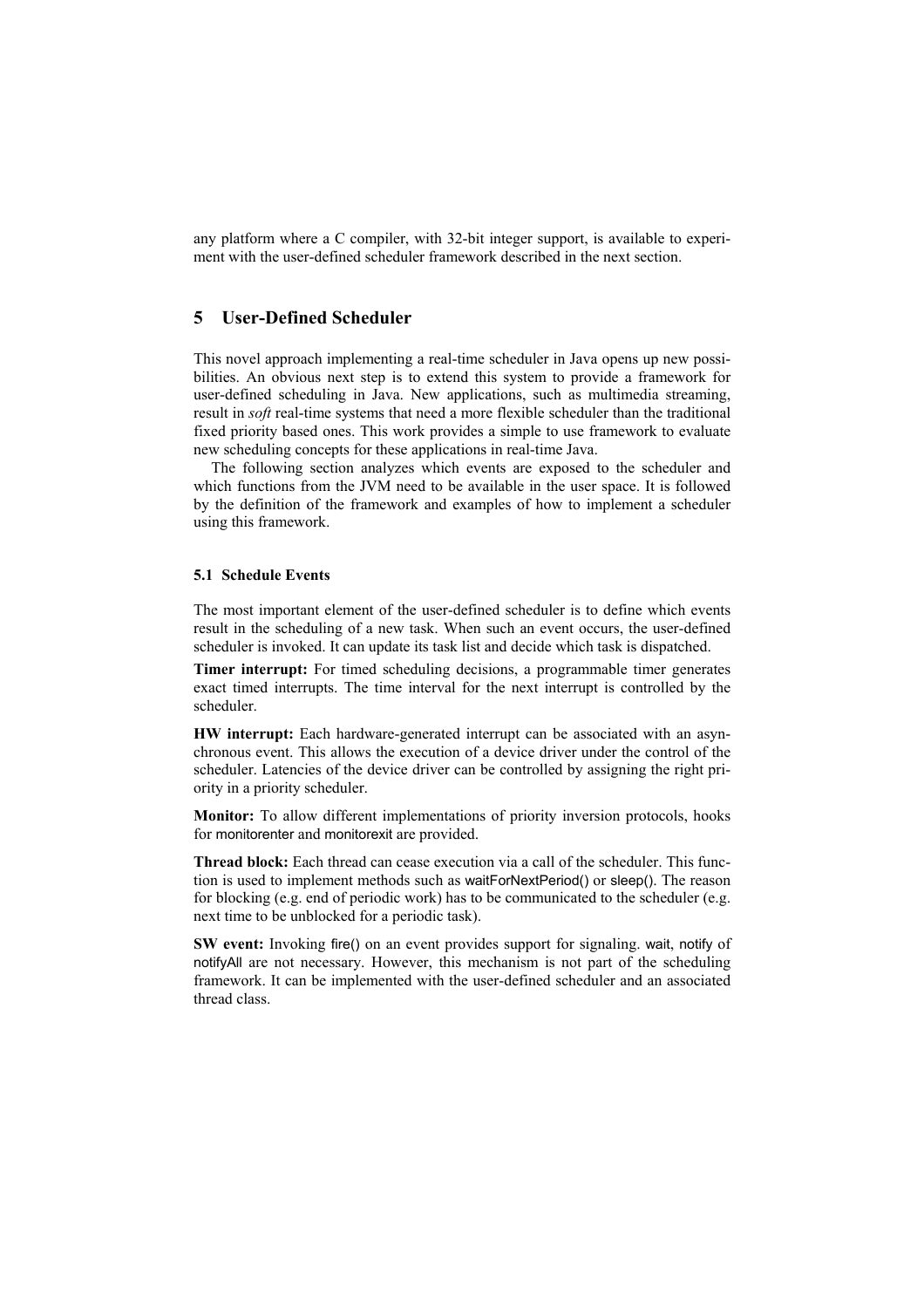#### **5.2 Data Structures**

To implement a scheduler in Java, some JVM internal data structures need to be accessible.

Object: In Java, any object (including an object from the class Class for static methods) can be used for synchronization. Different priority inversion protocols require different data structures to be associated with an object. Each object provides a field, accessed through a Scheduler method, in which these data structures can be attached.

Thread: A list of all threads is provided to the scheduler. The scheduler is also notified when a new thread object is created or a thread terminates. The scheduler controls the start of threads.

## 5.3 Services for the Scheduler

The real-time JVM and the hardware platform have to provide some minimum services. These services are exposed through Scheduler:

Dispatch: The current active thread is interrupted and a new thread is placed in the run state.

Time: System time with high resolution (microseconds, if the hardware can provide it) is used for time derived scheduling decisions.

Timer: A programmable timer interrupt (not a timer tick) is necessary for accurate time triggered scheduling.

**Interrupts:** To protect the data structures of the scheduler all interrupts can be disabled and enabled.

#### 5.4 Class Scheduler

The framework consisting of the class Scheduler has to be extended to implement a user-defined scheduler. The class Task represents schedulable objects. For non-trivial scheduling algorithms, Task is also extended. The scheduler lives in normal thread space. There is no special context such as kernel space. The methods of Scheduler are categorized by the caller module and described in detail below.

Application. To use a scheduler in an application, the application only has to create one instance of the scheduler class and has to decide when scheduling starts.

### public Scheduler()

A single instance of the scheduler is created by the application.

# public void start()

This method initiates the transition to the mission phase of the application. All created tasks are started and scheduled under the control of the user scheduler.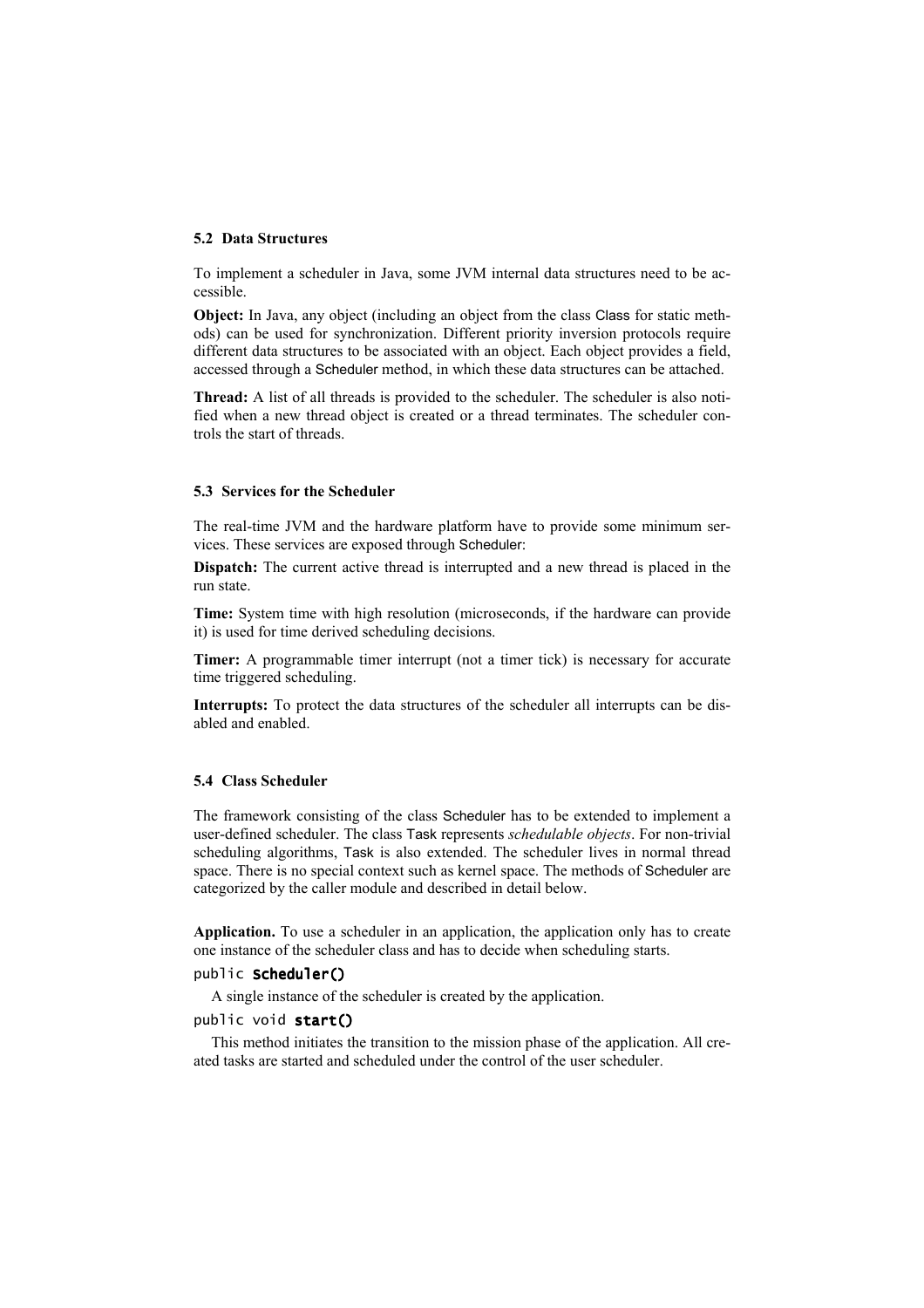Task. A user-defined scheduler usually needs an associated user-defined thread class (an extension of Task). This class interacts with the scheduler by invoking following methods from Scheduler:

# void addTask(Task t)

The scheduler has access to the list of created tasks to use at the start of scheduling. For dynamic task creation after the start of the scheduler, this method is called by the constructor of Task, to notify the scheduler to update its list.

## void isDead(Task t)

The scheduler is notified when a Task returns from the run() method. The scheduler removes this Task from the list of schedulable objects.

### void block()

Every Task can cease execution via a call of the scheduler. This method is used to implement methods such as waitForNextPeriod() or sleep() in a user defined thread class

Java Virtual Machine. The methods listed below provide the essential points of communication between the JVM and the scheduler. As a response to an interrupt (hardware or timer), entrance or exit of a synchronized method/block the JVM invokes a method from the scheduler.

# abstract void schedule()

This is the main entry point for the scheduler. This method has to be overridden to implement the scheduling algorithm. It is called from the JVM on a timed event or a software interrupt (see genlnt()) is issued (e.g. when a Task gives up execution).

#### void interrupt(int nr)

The scheduler is notified on a hardware event. It can directly call an associated device driver or use this information to unblock a waiting task.

#### void monitorEnter(Obiect o) void monitorExit(Object o)

These methods are invoked by the JVM on synchronized methods and blocks (JVM bytecodes monitorenter and monitorexit). They provide hooks for executing dynamic priority changes in the scheduler.

Scheduler. Services of the JVM needed to implement a scheduler are provided through static methods.

# static final void genInt()

This service from the JVM schedules a software interrupt. As a result, schedule() is called. This method is the standard way of switching control to the scheduler. It is e.g. invoked by block().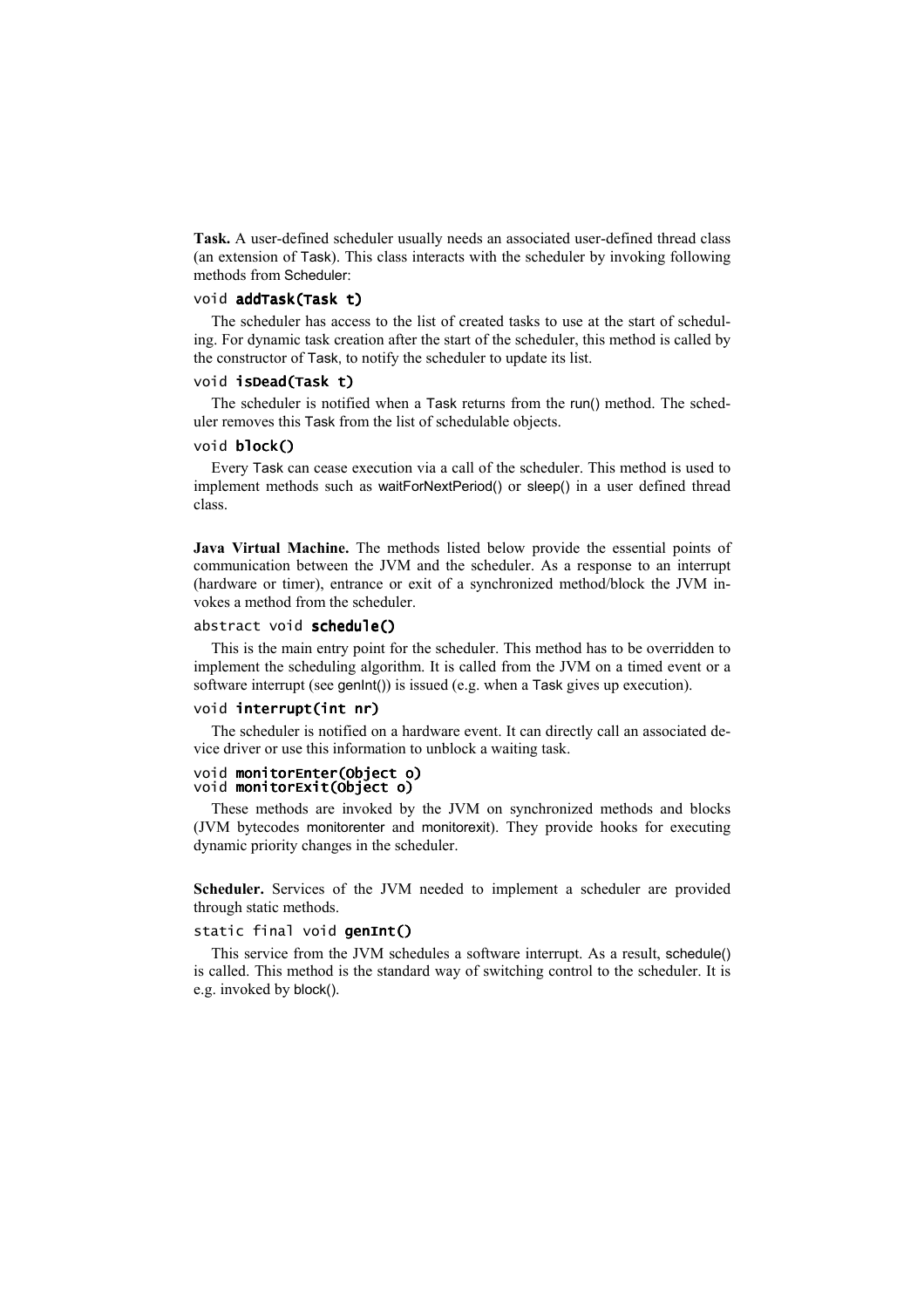# static final void enableInt()<br>static final void disableInt()

The scheduler cannot use monitors to protect its data structures as the scheduler itself is in charge of handling monitors. To protect the data structures of the scheduler, it can globally enable and disable interrupts.

# static final void dispatch(Task nextTask, int nextTim)

This method dispatches a Task and schedules a timer interrupt at nextTim.

## static final void attachData(Object obj, Object data) static final Object getAttachedData(Object Obj)

The behavior of the priority inversion avoidance protocol is defined by the user scheduler. The root of the Java class hierarchy (java.lang.Object) contains a JVM internal reference of generic type Object that can be used by the scheduler to attach data structures for monitors. The first argument of these methods is the synchronized object.

Scheduler or Task. The following two methods are utility functions useful for the scheduler and the thread implementation.

# static final int getNow()

To support time-triggered scheduling, the system provides access to a highresolution time or counter. The returned value is the time since startup in microseconds. The exact resolution is implementation-dependent.

# static final Task getRunningTask()

The current running Task (in which context the scheduler is called) is returned by this method

# 5.5 Class Task

A basic structure for schedulable objects is shown in Fig. 2. This class is usually extended to provide a thread implementation that fits to the user-defined scheduler. The class Task is intended to be minimal. To avoid inheriting methods that do not fit for some applications, it does not extend java.lang. Thread. However, Task can be used to implement java.lang.Thread.

The methods enterMemory and exitMemory are used by the application to provide scoped memory for temporary allocated objects. Task provides a list of active tasks for the scheduler.

One issue, raised by the implementation of the framework is the way in which access rights to methods need to be defined in Java. All methods, except start(), should be private or protected. However, some methods, such as schedule(), are invoked by a part of the JVM, which is also written in Java but resides in a different package. This results in defining the methods as public and *hoping* that they are not invoked by the application code. The C++ concept of friends would greatly help in sharing information over package boundaries without making this information public.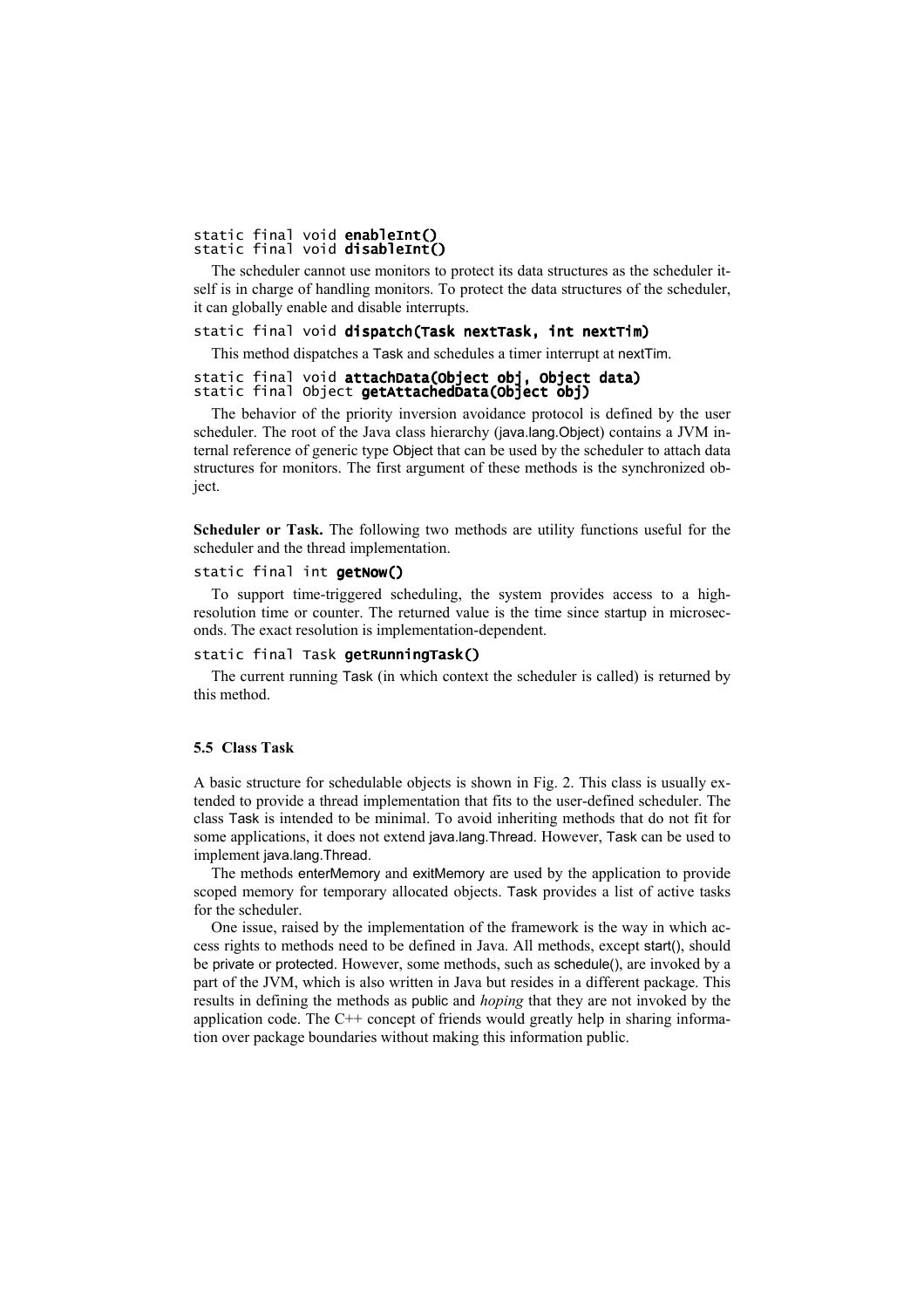```
public class Task {
      public Task()<br>public Task(Memory mem)<br>void start()
      public void enterMemory()<br>public void exitMemory()
      public void run()
      static Task getFirstTask()<br>static Task getNext()
}
```
Fig. 2. A Basic Schedulable Object

# 5.6 A Simple Example Scheduler

Fig. 3 shows a full example of using this framework to implement a simple round robin scheduler.

public class RoundRobin extends Scheduler {

```
//<br>//   test threads<br>//    tatic class work extends Task {
        private int c;
         Work(int ch) {<br>c = ch;
         \mathcal{L}public void run() {
                  for (;;) {<br>Dbg.wr(c); // debug output
                          // busy wait to simulate<br>// 3 ms workload in Work.<br>int ts = Scheduler.getNow();<br>ts += 3000;<br>while (ts-Scheduler.getNow()>0)
                                   - ;
                 \mathcal{E}\}\mathbf{R}
```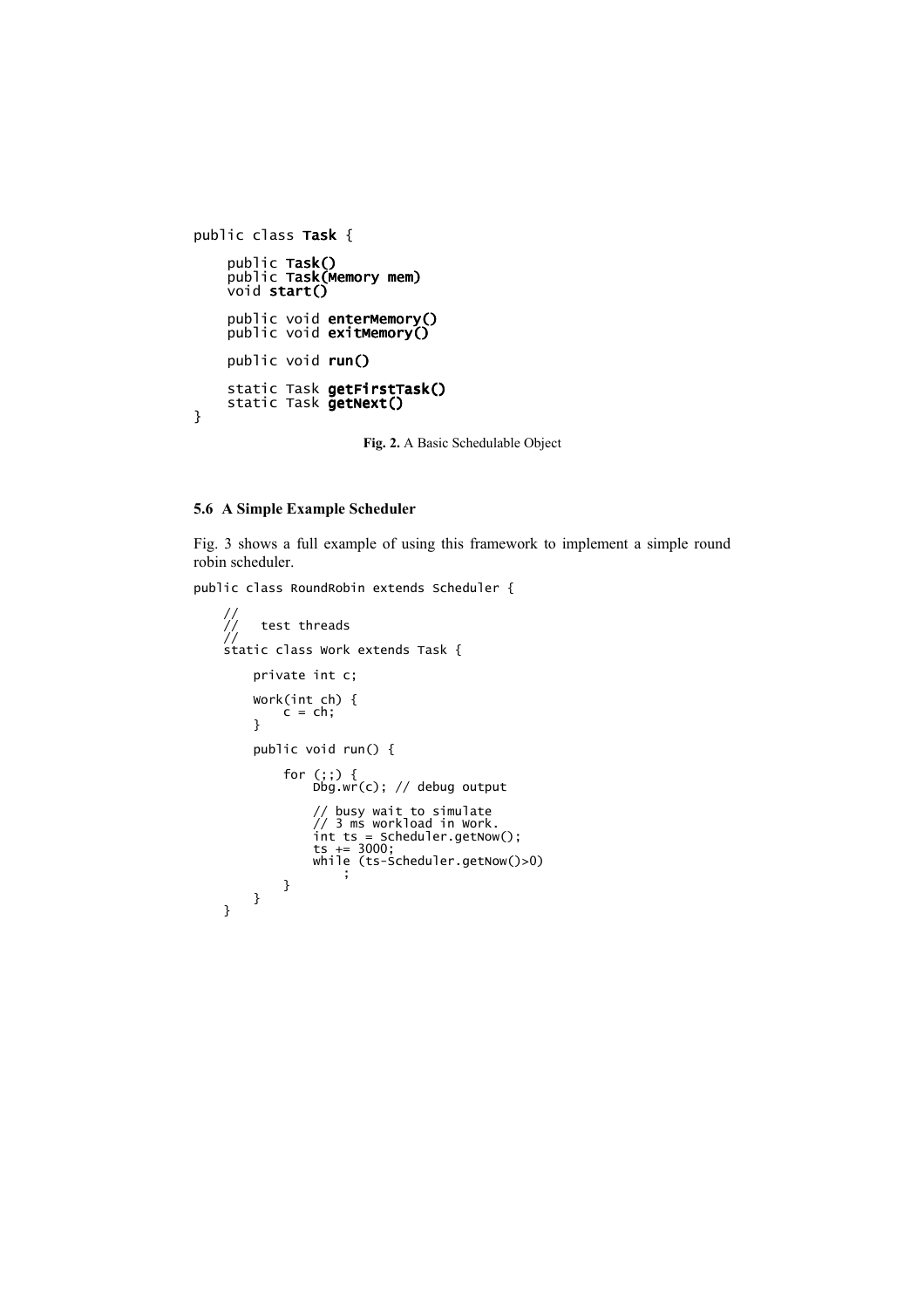```
\frac{1}{1}user scheduler starts here
public void addTask(Task t) {<br>// we do not allow tasks to be<br>// added after start().
ι
Task t = getRunningTask().getNext();<br>if (t==null) t = Task.getFirstTask();
     dispatch(t, getNow() + 10000);\mathcal{L}public static void main(String[] args) {
     new Work('a')<br>new Work('b')
     new work('c'):
     RoundRobin rr = new RoundRobin();rr.start();
}
```
Fig. 3. A very simple scheduler

The only method that needs to be supplied is schedule(). For a more advanced scheduler, it is necessary to provide a combination of a user defined thread class and a scheduler class. These two classes have to be tightly integrated, as the scheduler uses information provided by the thread objects for its scheduling decisions.

## 5.7 Interaction of Task, Scheduler and the JVM

}

The framework is used to re-implement the scheduler described in Section 3 and 4. In the original implementation, the interaction between scheduling and threads was simple, as the scheduling was part of the thread class. Using the framework, these functions have to be split to two classes, extending Task and Scheduler. Both classes are placed in the same package to provide simpler information sharing with some protection from the rest of the application. For performance reasons data structures are directly exposed from one class to the other.

The resulting implementation is compatible with the first definition, with the exception that RtThread now extends Task. However, no changes in the application code are necessary.

Fig. 4 is an interaction example of this scheduler within the framework. The interaction diagram shows the message sequences between two application tasks, the scheduler, the JVM and the hardware. The hardware represents interrupt and timer logic. The corresponding code fragments of the application, RtThread and Priority-Scheduler are shown in Fig. 5. Task 2 is a periodic task with a higher priority than Task 1.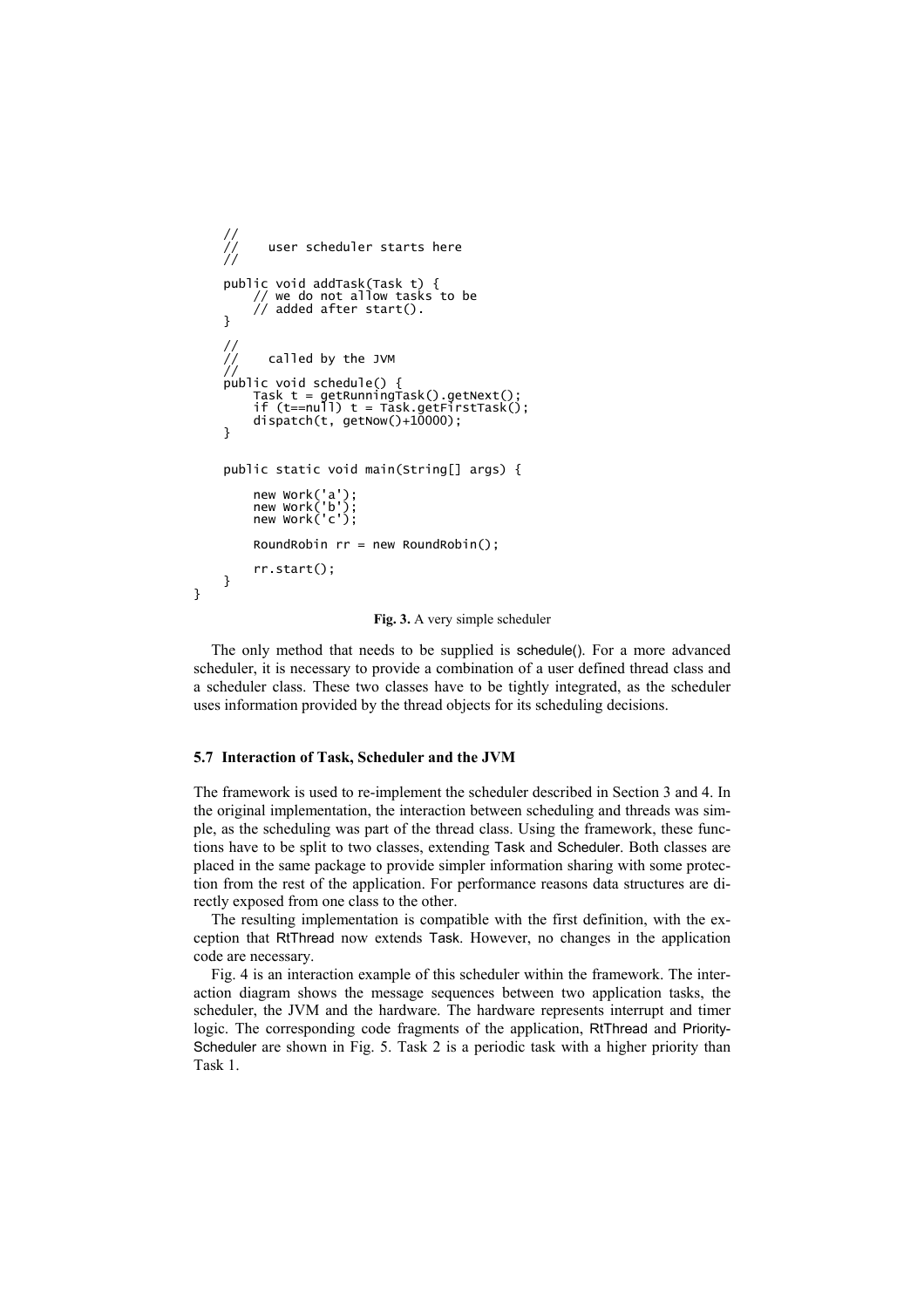

Fig. 4. Interaction and message exchange between the application, the scheduler, the JVM and the hardware.

The first event is a timer event to unblock Task 2 for a new period. The generated timer event results in a call of the user defined scheduler. The scheduler performs its scheduling decision and issues a context switch to Task 2. With every context switch the timer is reprogrammed to generate an interrupt at the next time triggered event for a higher priority task. Task 2 performs the periodic work and ceases execution by invocation of waitForNextPeriod(). The scheduler is called and requests an interrupt from the hardware resulting in the same call sequence as with a timer or other hardware interrupt. The software generated interrupt imposes negligible overhead and results in a single entry point for the scheduler. Task 1 is the only ready task in this example and is resumed by the scheduler.

Using a general scheduling framework for a real-time scheduler is not without its costs. Additional methods are invoked from a scheduling event until the actual dispatch takes place. The context switch is about 20% slower than in the original imple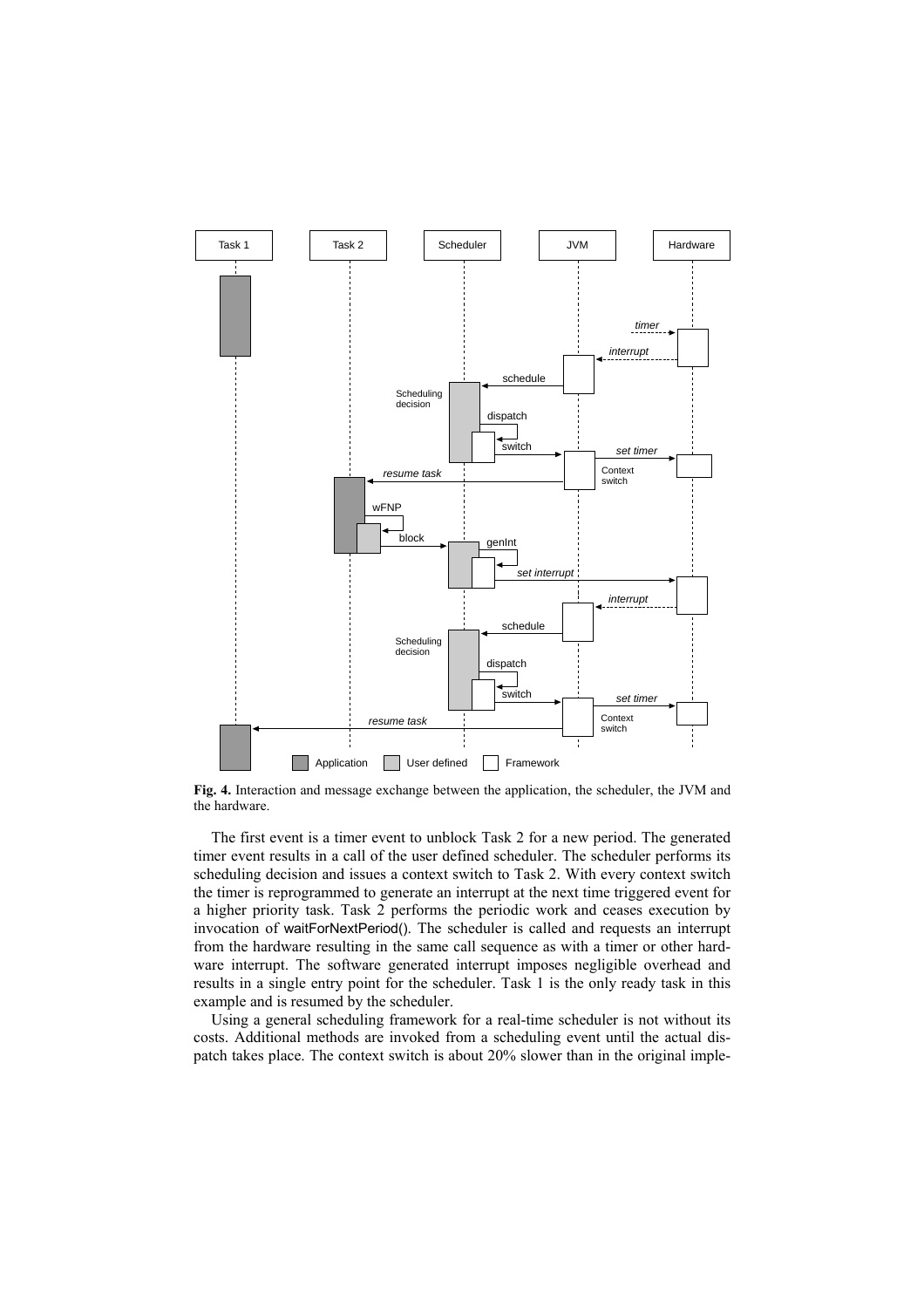mentation. It is the opinion of the author that the additional cost is outweighed by the flexibility of the framework.

```
Application code in the<br>real-time thread:
\frac{1}{1}for (;;) {<br>doPeriodicWork();<br>waitForNextPeriod();
       \}\sim .
\frac{1}{2}Implementation in RtThread:
//<br>public boolean waitForNextPeriod() {
        synchronized(monitor) {
                // ps is the instance of<br>// PriorityScheduler<br>int nxt = ps.next[nr] + period;
                int now = Scheduler.getNow()<br>if (nxt-now < 0) {<br>// missed deadline<br>doMissAction();<br>return false;
               } else {<br>// time for the next unblock<br>ps.next[nr] = nxt;
                }<br>// just schedule an interrupt<br>// schedule() gets called.
                ps.block();
        ٦
        return true;
\mathcal{E}\ddotsc\frac{1}{1}Implementation in Scheduler:
public void block() {<br>// Nothing more to do in<br>// this implementation.
        genInt();
}
// Generate an interrupt.<br>// Scheduler gets called from the JVM.<br>protected static final void genInt() {
       Hardware.interrupt();
\mathbf{R}\ddotsc
```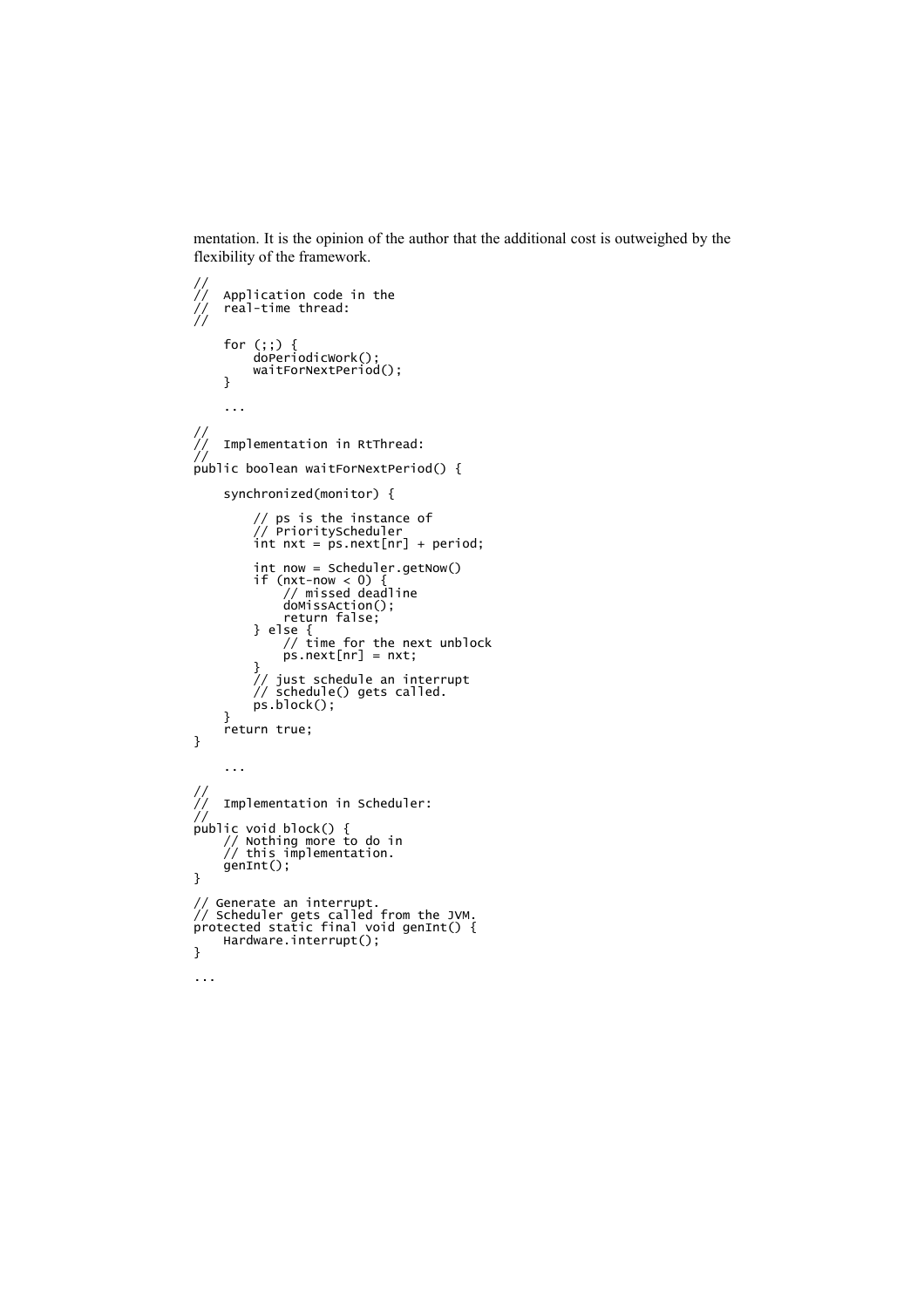```
Implementation in PriorityScheduler:
public void schedule() {
       // Find the ready thread with
       \frac{1}{\pi} the highest priority.<br>int nr = getReady();
       // Search the list of sleeping threads<br>// to find the nearest release time<br>// in the future of a higher priority
       // thread than the one that will be<br>// thread than the one that will be<br>// released now.
       int time = getNextTimer(nr);
            This time is used for the next
       // timer interrupt.
            Perform the context switch.
       dispatch(task[nr], time);<br>dispatch(task[nr], time);<br>// No access to locals after this point.<br>// We are running in the NEW context!
\mathbf{R}
```
Fig. 5. Code fragments from the application, RtThread and the Priority Scheduler

## 5.8 Predictability

The architecture of JOP is designed to simplify WCET analysis. Every JVM bytecode maps to one ore more microcode instructions. Ever microcode instruction takes exactly one cycle to execute. Thus, the execution time at the bytecode level is known cycle accurate. Most bytecodes have a constant execution time. For some bytecodes, that contain conditional branches in the microcode, the execution time is data dependent. However, the WCET of these bytecode is known. The microcode contains no data dependent or unbound loops that would compromise the WCET analysis.

The worst-case time for dispatching is known cycle accurate on this architecture. Only the time behavior of the user scheduler needs to be analyzed. With the known WCET of every bytecode, the WCET of the scheduler can be obtained by examining it at the bytecode level. This can be done manually or with a tool from XRTJ [11].

#### **Related Work** 6

Several implementations of user-level schedulers in standard operating systems have been proposed. In [8], the Linux scheduling mechanism is enhanced. It is divided into a dispatcher and an allocator. The dispatcher remains in kernel space; while the allocator is implemented as a user space function. The allocator transforms four basic scheduling parameters (priority, start time, finish time and budget) into scheduling attributes to be used by the dispatcher. Many existing schedulers can be supported with this parameter set, but others that are based on different parameters cannot be implemented. This solution does not address the implementation of protocols for shared resources.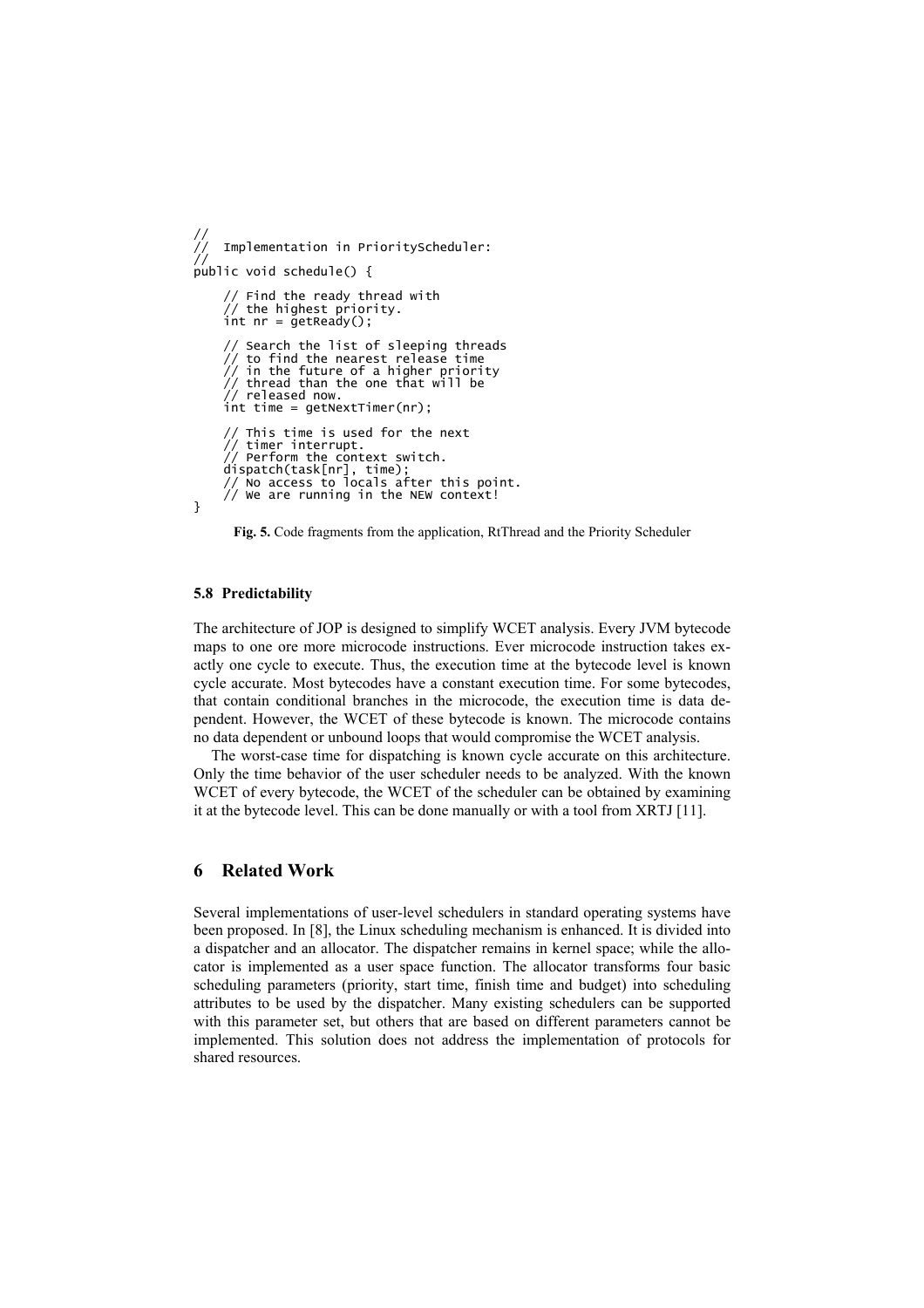A different approach defines a new API to enable applications to use applicationdefined scheduling in a way compatible with the scheduling model defined in POSIX [12]. It is implemented in the MaRTE OS, a minimal real-time kernel that provides the C and Ada language POSIX interface. This interface has been submitted to the Real-Time POSIX Working Group for consideration.

One approach to user-level scheduling in Java can be found in [13]. A thread multiplexor, as part of the FLEX ahead-of-time compiler system for Java, is used for utility accrual scheduling. However, the underlying operating system - in this case Linux - can still be seen through the framework and there is no support for Java synchronization.

#### 7 Conclusion

This paper considers the implementation of real-time scheduling on a Java processor. The novelty of the described approach is in implementing functions usually associated with an RTOS in Java. That means that real-time Java is not based on an RTOS. and therefore not restricted to the functionality provided by the RTOS. With JOP, a self-contained real-time system in pure Java becomes possible. This system is augmented with a framework to provide scheduling functions at the application level. The implementation of the specification, described in section 3, is successfully used as the basis for a commercial real-time application in the railway industry. Future work will extend this framework to support multiple schedulers. A useful combination of schedulers would be: one for standard java.lang.Thread (optimized for throughput), one for soft real-time tasks and one for hard real-time tasks.

JOP and the framework for the user-defined scheduler are available at http://www.jopdesign.com. To experiment with this framework, a JOP compatible JVM, written in pure C, is also available. It is intended for debugging and tests with minimum demands on the underlying hardware.

# Acknowledgement

I would like to thank Nils Hagge for his port of JopSim, the simulator for JOP, from Java to C. He examined some of the subtle differences between C and Java, which made this translation more difficult than expected.

# **References**

- [1] Bollela, Gosling, Brosgol, Dibble, Furr, Hardin and Trunbull. The Real-Time Specification for Java, Addison Wesley, 1st edition, 2000.
- [2] M. Schoeberl. JOP: a Java Optimized Processor. In Workshop on Java Technologies for Realtime and Embedded Systems (JTRES 2003), Catania, Sicily, Italy, November 2003.
- [3] Altera Corporation. Cyclone FPGA Family, Data Sheet, ver. 1.2, April 2003.
- [4] Sun Microsystems. Java 2 Platform, Micro Edition (J2ME), available at: http://java.sun.com/j2me/docs/